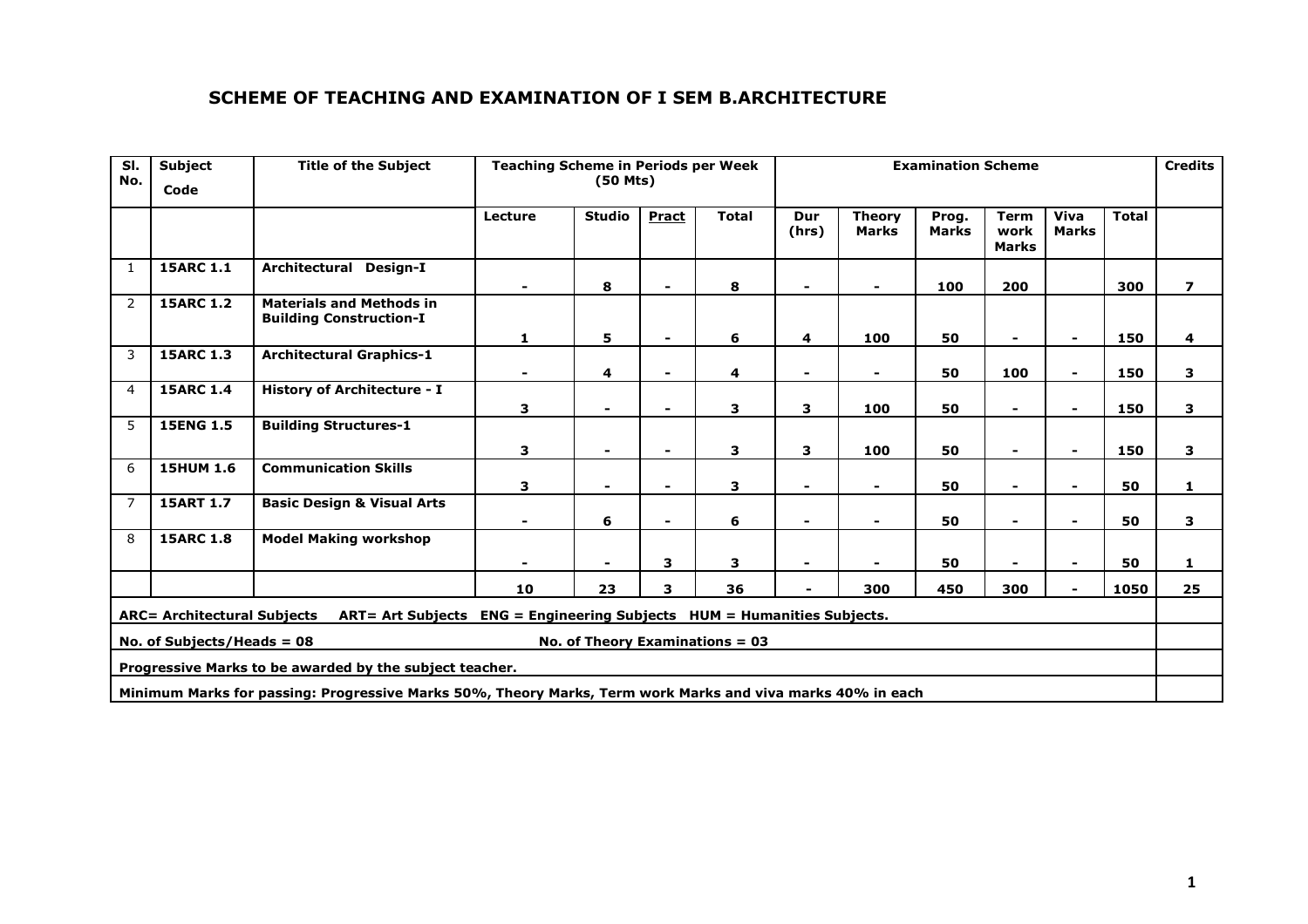# **SCHEME OF TEACHING AND EXAMINATION OF II SEM B.ARCHITECTURE**

| SI.<br>No.                                                                                                        | <b>Subject</b><br>Code | <b>Title of the Subject</b>                                           | <b>Teaching Scheme in Periods per</b><br>Week (50 Mts) |               |                          |              |                          | <b>Credits</b>                |                       |                                     |                      |              |                |
|-------------------------------------------------------------------------------------------------------------------|------------------------|-----------------------------------------------------------------------|--------------------------------------------------------|---------------|--------------------------|--------------|--------------------------|-------------------------------|-----------------------|-------------------------------------|----------------------|--------------|----------------|
|                                                                                                                   |                        |                                                                       | Lecture                                                | <b>Studio</b> | Pract                    | <b>Total</b> | Dur<br>(hrs)             | <b>Theory</b><br><b>Marks</b> | Prog.<br><b>Marks</b> | <b>Term</b><br>work<br><b>Marks</b> | Viva<br><b>Marks</b> | <b>Total</b> |                |
| 1                                                                                                                 | <b>15ARC 2.1</b>       | Architectural Design-<br>$\mathbf{H}$                                 | $\overline{\phantom{a}}$                               | $\mathbf{9}$  | $\overline{\phantom{a}}$ | 9            | $\blacksquare$           |                               | 100                   | 200                                 | ۰                    | 300          | $\overline{7}$ |
| $\overline{2}$                                                                                                    | <b>15ARC 2.2</b>       | <b>Materials and Methods</b><br>in Building<br><b>Construction-II</b> |                                                        |               |                          |              |                          |                               |                       |                                     |                      |              |                |
|                                                                                                                   | <b>15ARC 2.3</b>       | <b>Architectural</b>                                                  | 1                                                      | 5             | $\overline{\phantom{a}}$ | 6            | 4                        | 100                           | 50                    | $\sim$                              | -                    | 150          | 4              |
| 3                                                                                                                 |                        | <b>Graphics-II</b>                                                    | $\blacksquare$                                         | 4             | $\blacksquare$           | 4            | $\blacksquare$           |                               | 50                    | 100                                 | $\blacksquare$       | 150          | 3              |
| 4                                                                                                                 | <b>15ARC 2.4</b>       | <b>History of</b><br><b>Architecture-II</b>                           | 4                                                      |               | $\blacksquare$           | 4            | 3                        | 100                           | 50                    |                                     | -                    | 150          | 3              |
| 5                                                                                                                 | <b>15 ENG 2.5</b>      | <b>Building Structures-II</b>                                         |                                                        |               |                          |              |                          |                               |                       |                                     |                      |              |                |
|                                                                                                                   |                        |                                                                       | 3                                                      |               | $\overline{\phantom{a}}$ | 3            | 3                        | 100                           | 50                    |                                     | $\blacksquare$       | 150          | 3              |
| 6                                                                                                                 | <b>15ARC 2.6</b>       | Theory of<br>Architecture-I                                           | 3                                                      |               | $\overline{\phantom{a}}$ | 3            | $\overline{\phantom{0}}$ | 100                           | 50                    | $\blacksquare$                      | $\blacksquare$       | 150          | $\mathbf{3}$   |
| $\overline{\mathbf{z}}$                                                                                           | <b>15 ENG 2.7</b>      | <b>Site Surveying and</b><br><b>Analysis</b>                          | $\overline{2}$                                         |               | $\overline{2}$           | 4            | 3                        | 100                           | 50                    |                                     |                      | 150          | 3              |
| 8                                                                                                                 | <b>15ARC 2.8</b>       | <b>Basic Design and Art</b><br><b>Appreciation</b>                    |                                                        |               |                          |              |                          |                               |                       |                                     |                      |              |                |
|                                                                                                                   |                        |                                                                       |                                                        | 3             | $\mathbf 0$              | 3            | $\blacksquare$           |                               | 50                    |                                     |                      | 50           | $\mathbf{3}$   |
|                                                                                                                   |                        |                                                                       | 13                                                     | 21            | $\mathbf{2}$             | 36           | $\blacksquare$           | 500                           | 450                   | 300                                 | -                    | 1250         | 29             |
| ART= Art Subjects   ENG = Engineering Subjects   HUM = Humanities Subjects.<br><b>ARC= Architectural Subjects</b> |                        |                                                                       |                                                        |               |                          |              |                          |                               |                       |                                     |                      |              |                |
| No. of Theory Examinations $= 05$<br>No. of Subjects/Heads = $08$                                                 |                        |                                                                       |                                                        |               |                          |              |                          |                               |                       |                                     |                      |              |                |
| Progressive Marks to be awarded by the subject teacher.                                                           |                        |                                                                       |                                                        |               |                          |              |                          |                               |                       |                                     |                      |              |                |
| Minimum Marks for passing: Progressive Marks 50%, Theory Marks, Term work Marks and viva marks 40% in             |                        |                                                                       |                                                        |               |                          |              |                          |                               |                       |                                     |                      |              |                |
| each                                                                                                              |                        |                                                                       |                                                        |               |                          |              |                          |                               |                       |                                     |                      |              |                |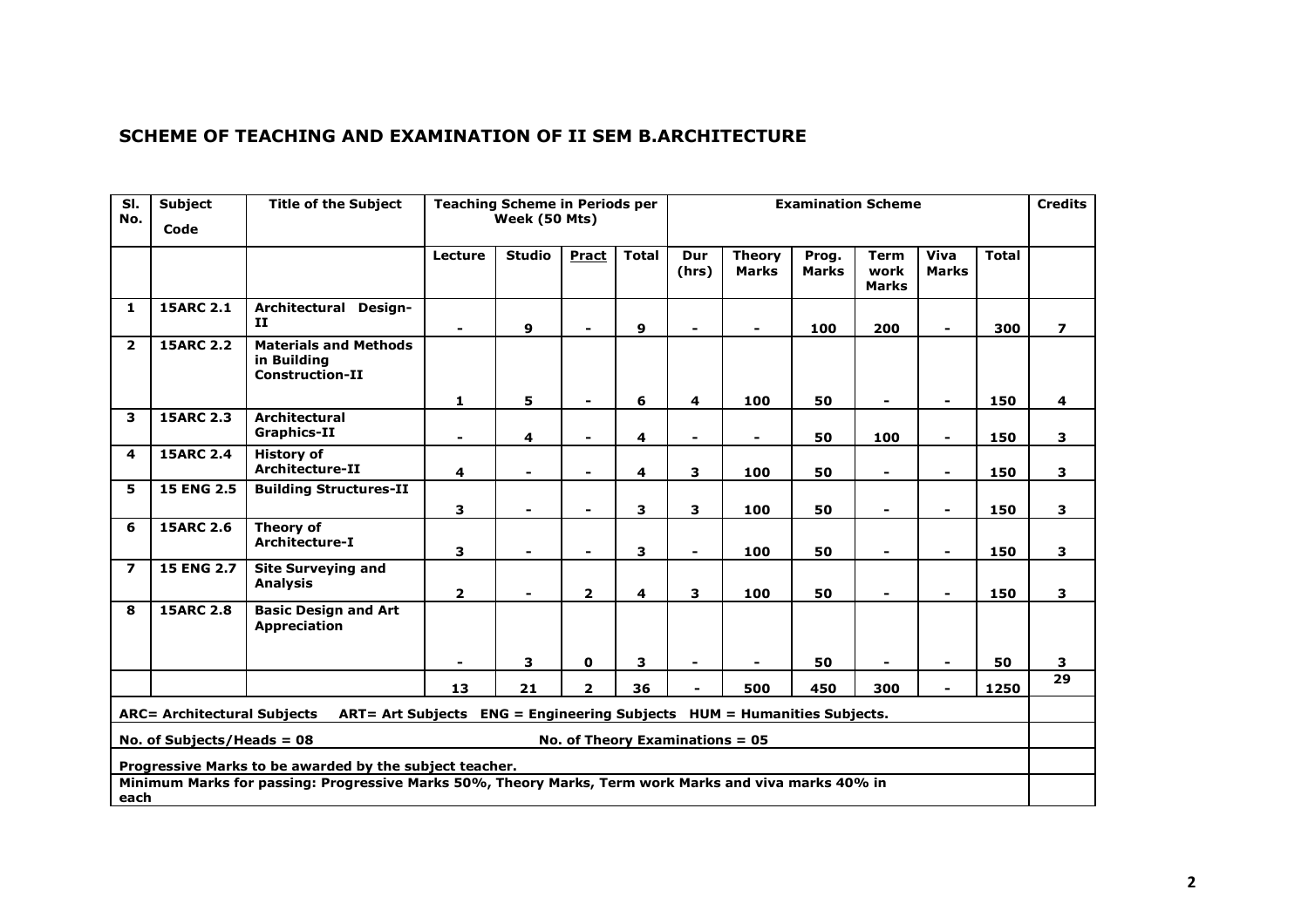# **15ARC 1.1: ARCHITECTURAL DESIGN-I**

**CONTACT PERIODS : 8 (STUDIO) PER WEEK PROGRESSIVE MARKS : 100 TERM WORK MARKS: 200** 

#### *OBJECTIVE:*

*To develop the ability to translate abstract principles of design into architectural solutions for simple problems* 

#### **OUTLILNE:**

What architectural education entails? What being an architect involves? and Architecture's connection with other forms of knowledge: Science, Mathematics, Philosophy, Religion, etc.

Local stories on architecture.

Listing of important local buildings and explain why they are important.

Listing and Drawing silhouettes of favourite buildings or places.

Observing the built environment around and experiencing enclosures (field trips) Learning basics of architectural representation.

Measured drawing exercise of familiar objects & spaces- a table (object), a classroom and a staircase (static/transition spaces), pavilion, open/ enclosed spaces etc.

Collection and documentation of all building materials within 5 km radius.

Introduction to basic development of forms: additive form, deductive form, rhythm, contrast, balance and symmetry.

Concepts of volume and scale, width to height ratio.

Study models to explore the design principles. Multiple sectional drawings of study models Introduction to anthropometry; relationship of architecture with human body.

Introduction to furniture; relationship of objects with human body.

Portfolio of study and design through drawing/representation.

Human functions and their implications for space requirements. Minimum and optimum areas for mono functions. User's data, movement and circulation diagrams. Spatial interpretations – various activities and their relationship with spaces.

Design of functional furniture layout, circulation, lighting and ventilation for spaces such as living/dining, bedrooms, Architect's office, Doctor's clinic etc,.

#### *Note:*

The portfolio cov*ering all the assignments shall be presented for term work.* 

#### *REFERENCES:*

1. "Time Saver Standards for Architectural Design Data" by John Hanock

2. "Architectural Graphic Standards" by Ramsay and Sleeper

3. Indian Anthropometric Dimensions for Ergonomic Design Practice by Debkumar Chakrabarti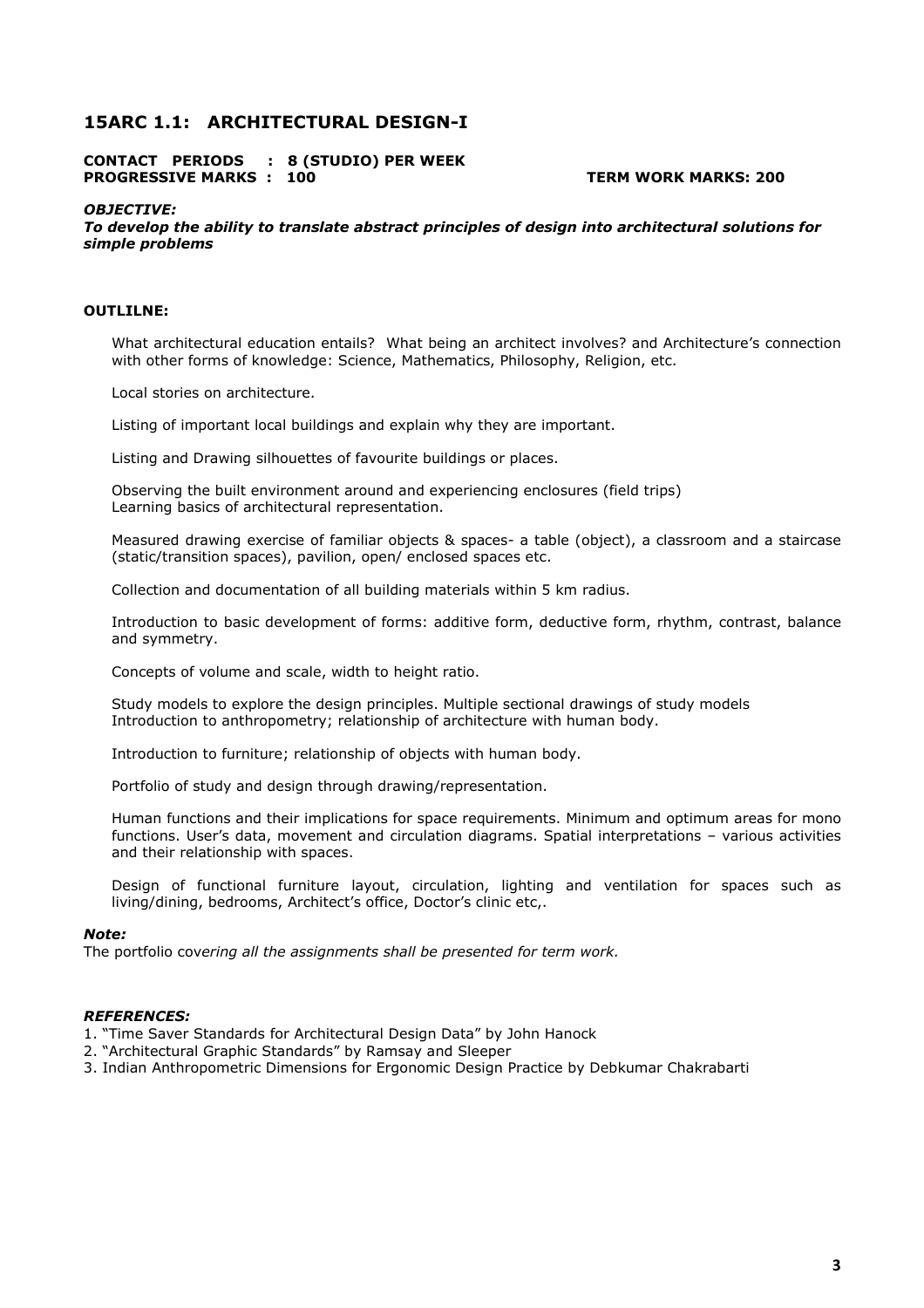# **15ARC 1.2: MATERIALS AND METHODS IN BUILDING CONSTRUCTION-I**

# **CONTACT PERIODS : 6 Hours (1 Lecture +5 studio) Per Week THEORY MARKS: 100 PROGRESSIVE MARKS : 50**

*OBJECTIVE: To introduce building materials and building elements and their intrinsic relationship to basic Building Systems.* 

## **OUTLINE:**

#### **MODULE 1**

- 1. **Making Buildings 1**: Materials, Building Systems Overview (know-how of building materials and construction)
- 2. **Making Buildings 2**: Various conventions used for drawing plan, sections and elevations.
- 3. **Introduction to Brick Masonry Construction:** Brick as a building material: Types, properties, uses and manufacturing methods.

### **MODULE 2**

- 4. **Brick masonry load bearing wall construction:** Types of brick masonry walls and bonds, foundations, mortar type, plasters, buttresses, arches and lintels.
- 5. **Field visit:** Brick kiln, Sawmill, stone quarry, etc –Report on site visit.
- 6. **Stone Masonry Construction:** Stone as a building material: Types, properties and uses, quarrying**,** Stone masonry load bearing wall construction: Types of walls, bonds, arches and lintels.

#### **MODULE 3**

7. **Wall construction**: Introduction to wall construction and detailing with building materials: Hollow and solid Concrete Blocks, Hollow and solid clay Blocks, Fly ash Blocks, Aerated Concrete Block, stabilized mud blocks, Glass Blocks, etc. Properties, uses and manufacturing methods.

#### **MODULE 4**

- 8. **Masonry Foundation:** Simple load bearing foundations in brick and stone
- 9. **Introduction to Wood as a Building Material:** Types Natural, hard and softwood. Quality of timber used in buildings, defects, seasoning and preservation of timber.

#### **MODULE 5**

- 10. **Wooden door assembly and production:** Types of wooden Doors, i.e., Battened, ledged, braced, paneled, flush and glazed doors. Study of joinery details.
- 11. **Wooden windows assembly and production:** Types of wooden glazed windows, study of joinery details.

#### **Note:**

Minimum one plate on each topic, site visits to be arranged by studio teacher. Study of material application in the form of portfolio. All the plates on construction and portfolio on material application shall be assessed for progressive marks.

- 1) Building Construction" by W.B. Mackay
- 2) Construction Technology" by Chudley
- 3) "Construction of Buildings" by Barry
- 4) 'Building construction' by Francis K Ching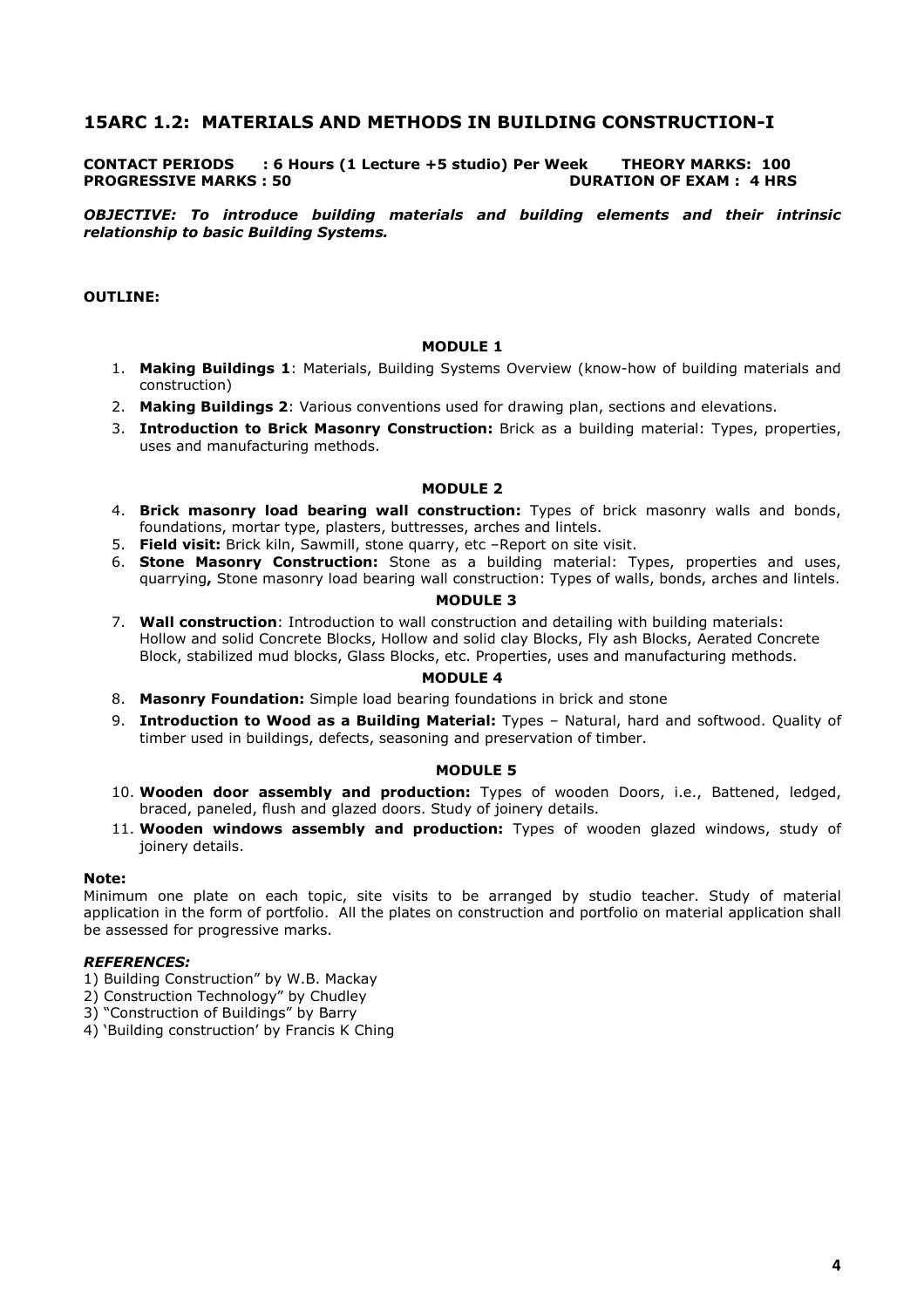# **15ARC 1.3: ARCHITECTURAL GRAPHICS-1**

### **CONTACT PERIODS : 4 (STUDIO) PER WEEK PROGRESSIVE MARKS : 50 TERM WORK MARKS: 100**

*OBJECTIVE: To introduce students to the fundamental concepts and techniques of graphical drawings, and multi-angle representations of built elements and built forms with applicable renderings.* 

## **OUTLINE:**

- 1. **Introduction to visual representation and scales:** The basic principles of drawing and sign conventions; the concept of scales and application in architecture.
- 2. **Practice in lettering:** Lettering used in architectural drawings, including different fonts.
- 3. **Introduction to Euclidian Geometry:** Exercises in lines and angles, construction of triangles, quadrilaterals and regular polygons. Introduction to the development of simple surfaces – cubes, cuboids and pyramids.
- 4. **Introduction to curves:** Construction of plane curves, ellipse, parabola, hyperbola and ovals. Exercise in physical modeling for parabola and hyperbola.
- 5. **Arches:** Typical arch forms and methods of drawing them.
- 6. **Orthographic projection (first angle projection):** Principles of orthographic projection; projections of points, lines, planes – explore all combinations.
- 7. **Orthographic projection of solids**
- 8. **Orthographic projection of architectural built elements and built forms:** (Simple to complex)
- 9. **3D Projections:** 3D representation in isometric projection of solids.
- 10. **3D Projections:** 3D representation in isometric projection of built elements and built forms (simple to complex).
- 11. **3D Projections:** 3D representation in axonometric projection of solids.
- 12. **3D Projections:** 3D representation in axonometric projection of built elements and built forms.
- 13. **Introduction to rendering:** Simple rendering of the 3D drawings of built elements and built forms – free-hand pencil rendering with shading and textures.

Note: A consolidated portfolio containing exercises related to each of the above modules to be presented for term work examination

- 1. *Geometrical Drawing for Arts Students* by IH Morris
- 2. *Perspective* by SH Mullik
- 3. *Architectural Graphics* by D.K Ching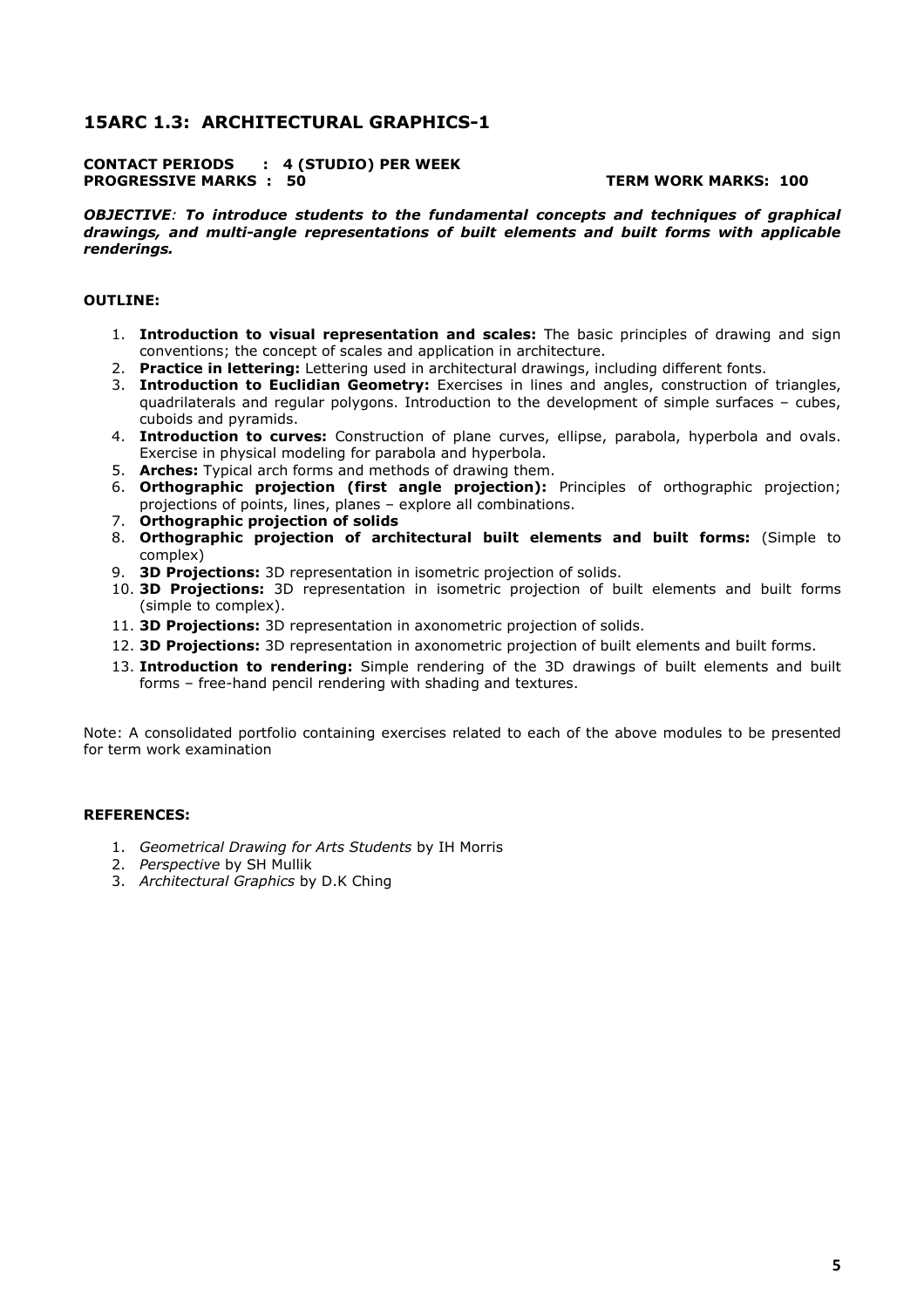# **15ARC 1.4: HISTORY OF ARCHITECTURE - I**

**CONTACT PERIODS : 3 (LECTURE PER WEEK) THEORY MARKS: 100 PROGRESSIVE MARKS : 50 DURATION OF EXAM : 3 HRS** 

*OBJECTIVE: To provide an introduction to the culture and architecture of early civilizations.* 

#### **OUTLINE:**

#### **MODULE 1**

- 1. **Introduction** What History education entails? Architecture's connection with History
- 2. **Introduction to Pre-Historic Civilization:** Primitive man shelters, settlements, religious and burial systems E.g.: Oval hut, Nice, Dolmen tomb, gallery grave, passage grave, Houses at Catal Huyuk, Henge Monuments, StoneHenge
- 3. **Introduction to River valley cultures:** generic forces shaping settlements and habitats:

#### **MODULE 2**

- 4. **Indus Valley Civilization:** Forces shaping settlements and habitats: Layout of Mohenjodaro, House plan, Community well, Great Bath, Granary
- 5. **River valley cultures, Tigris and Euphrates**: Ziggurats at Warka, Ur and Tchoga Zanbil, Palace of Sargon.

#### **MODULE 3**

- 6. **River valley culture, Nile:** Mastaba Tombs, Pyramid of Cheops, Temple of Khons, Karnak
- 7. **Introduction to Chinese Architecture:** Forces shaping settlements and habitats
- 8. **Introduction to Mayan and Japanese Architecture:** Forces shaping settlements and habitats **MODULE 4**
- 9. **Introduction to Desert and Mountainous cultures:** Forces shaping settlements and habitats with examples
- 10. **Introduction to Pre-Classical Civilization**: Mycenea, Persia, Etruscan. Pre-Classical Civilization Examples: Tiryns, the Temple of Juno Sospita, the Palace of Persepolis.

#### **MODULE 5**

- 11. **Pre-classical Aryan & Mauryan :** Vedic and Epic Age Salient features Vedic Village
- 12. **Introduction to contemporary Tribal Cultures:** Forces shaping settlements and habitats in tribal cultures with examples

- 1. History of Architecture in India" by Tadgell Christopher
- 2. Indian Architecture, Buddhist and Hindu period" by Brown Percy
- 3. Architecture of India, Buddhist and Hindu" by Grover, Satish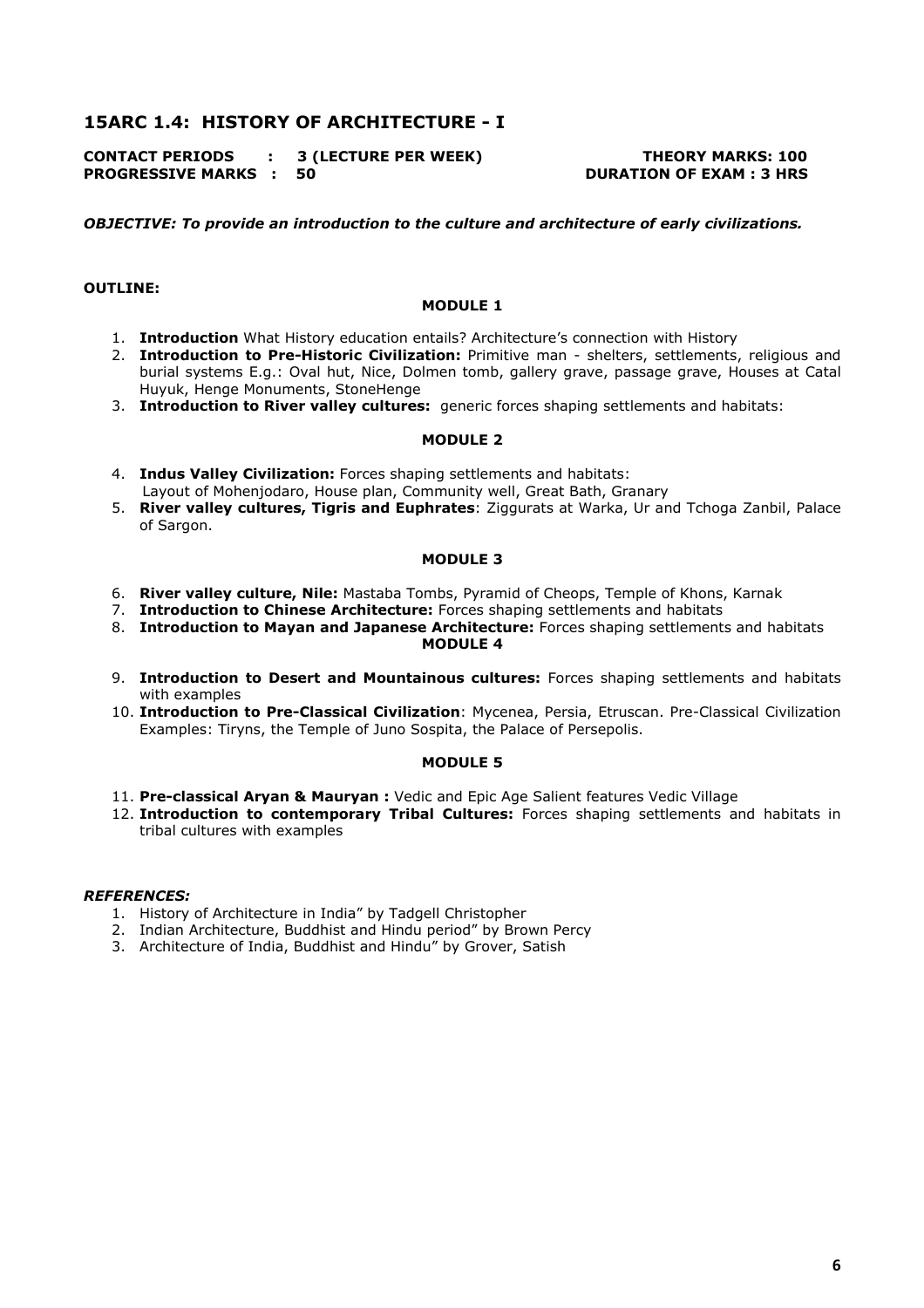# **15 ENG 1.5: BUILDING STRUCTURES-1**

# **CONTACT PERIODS : 3 (LECTURE PER WEEK) THEORY MARKS : 100 PROGRESSIVE MARKS : 50 DURATION OF EXAM : 3 HRS**

#### *OBJECTIVE: Introduction to principles of loads, structural materials and transmissibility of force with examples.*

# **OUTLINE:**

## **MODULE 1**

- 1. **Evolution of Structures:** Historical perspective and definition of structure as a device for channeling loads that result from the use or presence of the building in relation to ground.
- 2. **Structural systems overview:** Vertical/lateral systems: wall, cantilever, moment frame, braced frame, horizontal one-way and two-way systems: truss, arch, vault, dome, shell, cable stayed, suspended, membrane.
- 3. **Experiment with Structures:** Example-1: Build a structure to house an un-boiled egg to be thrown from a building without breaking (avoid foam boxes and bulky structures). Example-2: Build a Structure of dimension 150x150x150mm using A4 size paper to withstand a load of 1 kilogram. Example-3: Build a beam or a truss using matchsticks to span a distance of 150mm, and test the maximum mid-span load the truss could carry. Example-4: Build a geodesic dome of 150mm dia using straws, ice cream sticks or matchsticks to span a distance of 150mm.

#### **MODULE 2**

- 4. **Structural Materials:** Mechanical properties of Structural materials: wood, masonry, steel, concrete, fabric; energy use and rupture length. Advantages and disadvantages of Structural Materials and choice of Structural Material for domestic buildings, Industrial buildings, Tall buildings and Long Span buildings.
- 5. **Loads on Structures:** Dead load (DL), live load (LL), static, dynamic, impact, and thermal loads.

## **MODULE 3**

- 6. **Principle of transmissibility of forces:** Understanding load flow by tributary load and load path (slab, beam, and girder) and vertical members (post, wall, and footing); load path.
- 7. **Equilibrium of Forces:** Force, Reaction, Moment and Principle of Support conditions and their significance in resistance to forces and to maintain equilibrium.
- 8. **Basic principles of mechanics:** Tension, compression, shear, bending, torsion; symbols and notations; force and stress.

## **MODULE 4**

- 9. **Stress/strain relations (Hooke's Law):** Modulus of Elasticity, linear and non-linear materials, elastic, plastic, and elastic-plastic materials; Poisson's Ratio; Thermal stress and strain.
- 10. **Graphic vector analysis:** Resultant and equilibrant of coplanar, concurrent and non-concurrent force systems. Parallelogram, force polygon, resultant, equilibrant, components; numeric method **MODULE 5**
- 11. **Truss**: Truss concept of triangulation, common truss configurations.
- 12. **Truss loads and reactions**: For a given configuration of the trusses and center to center spacing, calculations of the dead weight of the truss and the dead weight of the roof cover and support reaction loads.

# *REFERENCES***:**

1) STRUCTURES - Martin Bechthold, Daniel L Schodek, and PHI Learning Private limited, Sixth Edition 2) Structure in Architecture, the building of buildings, by Mario Salvadori 3) Structure and Design, by G. G. Schierle 4) Engg Mechanics – R K Bansal & Sanjay Bansal, Laxmi publications, New Delhi, 3<sup>rd</sup> ed 5) Engg Mechanics, Ferdinand L Singer, Harper Collins publications, 3<sup>rd</sup> ed.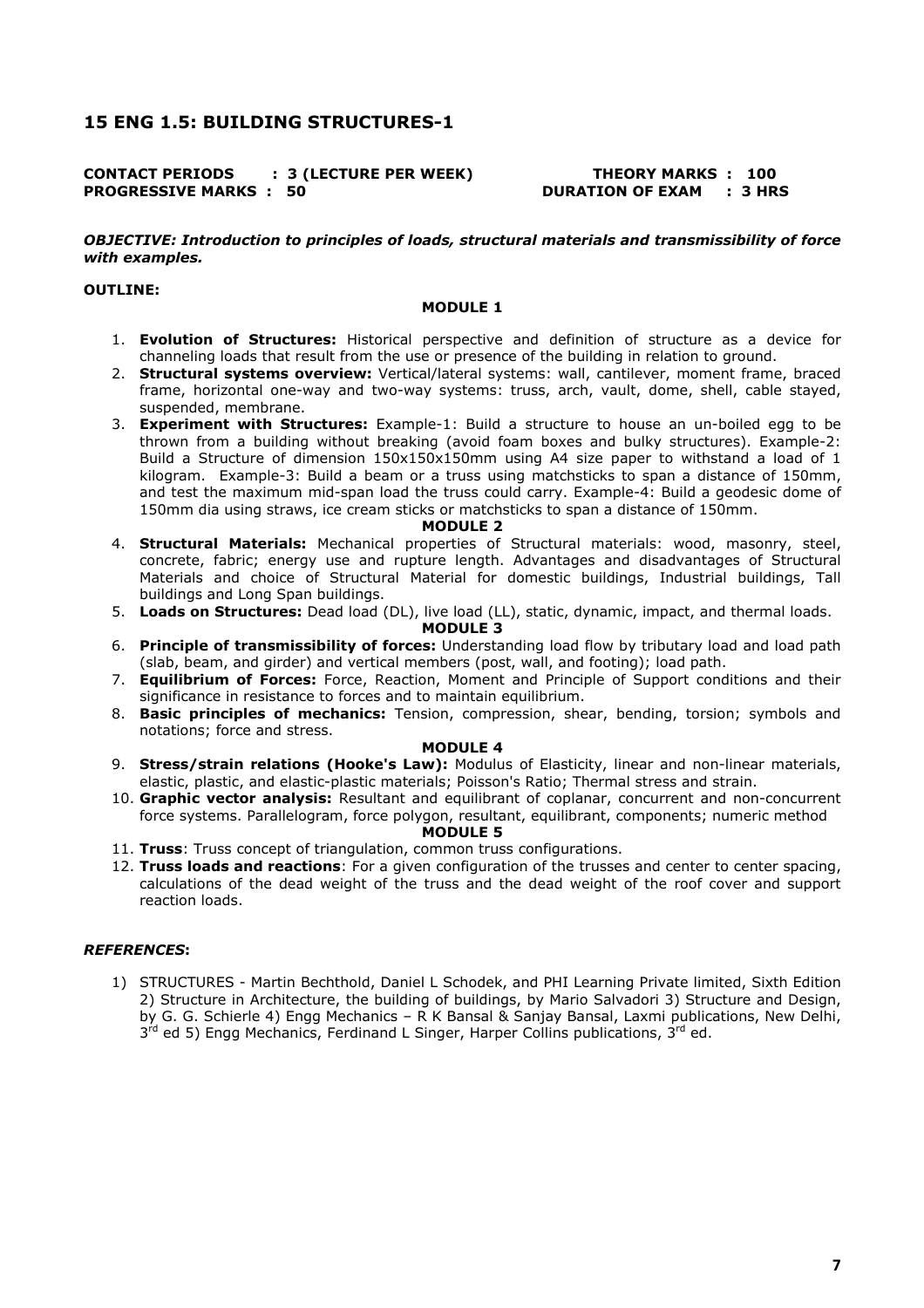# **15HUM 1.6: COMMUNICATION SKILLS**

## **CONTACT PERIODS : 3 (LECTURE) PER WEEK PROGRESSIVE MARKS : 50**

# *OBJECTIVE: To develop skills in effective communication – both written and verbal and to explore the potential of media technology and the Internet to enhance communication.*

#### **OUTLINE:**

- 1. **Introduction:** Introduction to course objective and framework of assignments and assessment. Discussion on exploratory topics.
- 2. **Reading and listening comprehension:** Reading of a passage from famous books (e.g. Samskara). Students to draw an image on A4 paper based on the read passage.
- 3. **Verbal presentations:** Understanding the differences among seminars, conferences, convention, congress, debates, extempore speeches, panel discussions etc. Students to write a brief synopsis on seminar topic to be submitted to seminar committee for acceptance.
- 4. **Introduction and discussion on exploratory topic for a survey questionnaire:** Need to document infrastructure (or lack of) on college campus and students to prepare a fifteen point questionnaire with info- graphics and conduct survey.
- 5. **Interpretation of materials:** such as questionnaires, application forms, analysis of materials such as texts, reports, technical literature.
- 6. **Notes taking:** From spoken and written English.
- 7. **Comprehension of lectures and speeches to locate key points**
- 8. **Analytical Writing:** To develop the ability to write concisely and correctly and present ideas in a logical manner.
- 9. **Introduction and discussion on exploratory topic for a letter:** Understanding the difference between formal and informal letters etc. Students to Write /draw a letter to fellow architects, clients, public authorities, contractors, enquiries to industries, dealers.
- 10. **Article writing:** on a Design or a Building, Introduction to Design Basis Report
- 11. **Writing a term paper:** term paper is a research paper written by students over an academic term
- 12. **Introduction and discussion on exploratory topic for a brief essay: O**bservation based writing. Topic for assignment: PATTERNS (in nature, Architecture, art, mathematics, language, infrastructure, social systems etc.) and student to write and illustrate a 300 word essay on patterns.
- 13. **Using the Internet to enhance communication**

# *REFERENCES:*

1) Working in English: Teachers Book, Jones Leo. 2) Communicative English for Professional Courses, Mudambadithaya G.S. 3) English Conversation Practice, Taylor, Grant.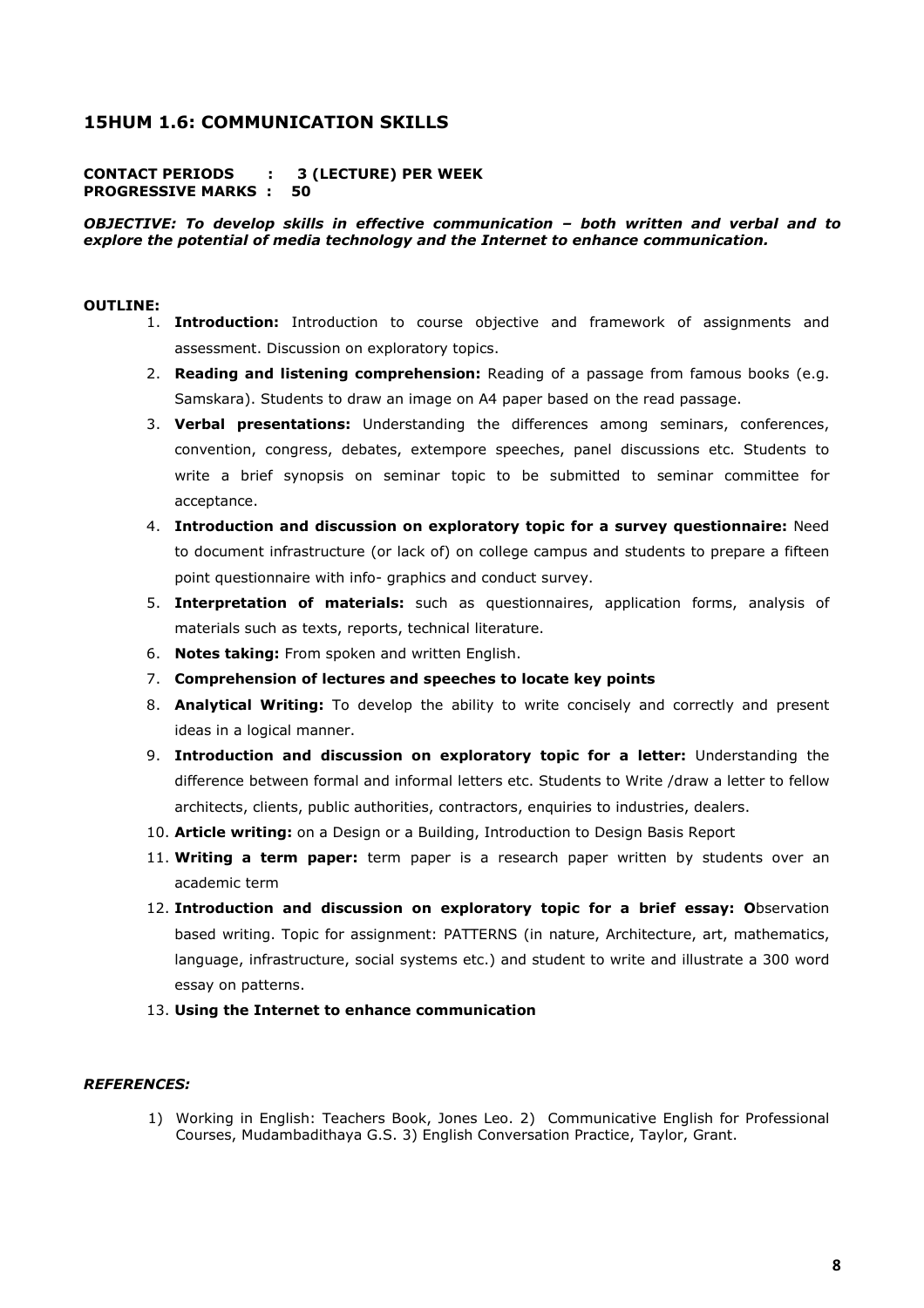# **15 ART 1.7: BASIC DESIGN & VISUAL ARTS**

**CONTACT PERIODS : 6 (STUDIO) PER WEEK PROGRESSIVE MARKS : 50** 

## *OBJECTIVE: To encourage a critical orientation to design thinking and action.*

# **OUTLINE:**

- 1. **Observation & Study 1:** Selection of two outdoor objects/systems and observation of their natural occurrence, relationships with context, form & structure, colors & textures, and function Sketching & visual representation in various media. 3 dimensional modeling in appropriate medium (clay/paper/wire/plaster/wax etc.).
- 2. **Observation & Study 2:** Selection of two indoor objects/systems and observation of their situation, relationships with context, form & structure, colors & textures, and functions. Sketching & visual representation in various media. 3 dimensional modeling in appropriate medium (Clay/paper/wire/plaster/wax etc.).
- 3. **Material Study-1:** Selection of two materials used in everyday life (textiles, Earthenware, terracotta, metals, stone, plastic, glass etc.) Study of properties, Strength, examples of use.
- 4. **Material Study-2:** Sketching & visual representation of material in various media, like Paper, clay, plaster, wood, wire, wax, photography
- 5. **Material Study-3:** Hands-on making of object/joint/structure of own choice with one of the materials studied.
- 6. **Design of a non-enclosed object using the materials studied**. E.g. park Seat, bollard, push-cart, etc.
- 7. **Design of a semi-enclosed object/space using the materials studied**. E.g. gazebo, kiosk, bus stop, stage set, etc.
	- 8. **Design of an enclosed object/space using the materials studied**. e.g. Security cabin, grocery store, caravan etc.

- 1) 'The Art of Color and Design' by Maitland Graves
- 2) 'Ways of Seeing' by John Berger
- 3) 'Design of Everyday Things" by Donald Norman
- 4) "Rendering with Pen and Ink" by Robert Gill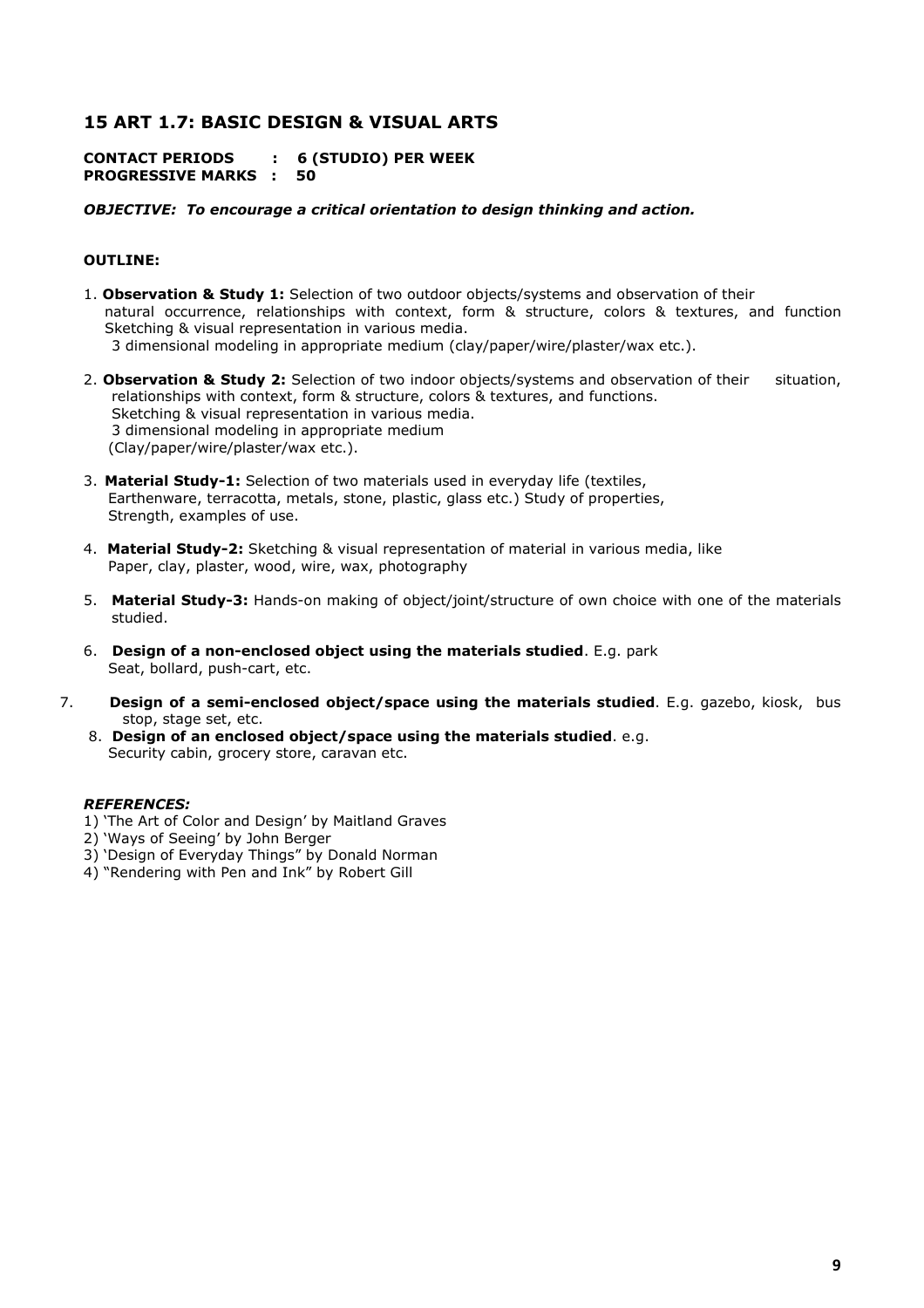# **15ARC 1.8: MODEL MAKING WORKSHOP**

## **CONTACT PERIODS : 3 (PRACTICAL) PER WEEK PROGRESSIVE MARKS : 50**

#### *OBJECTIVE: To train the students to experiment and manipulate materials leading to creative exploration of forms.*

#### **OUTLINE:**

- 1. Carpentry: Introduction to the use of different types of woods available and tools used in carpentry.
- 2. Joints: Different types of joints, joinery details (which are commonly used in timber construction and interiors). Application of veneers/laminates on different types of timber surfaces i.e., Teak and commercial woods viz ply, block boards, particle boards. Engraving and carving. Polishing and painting.
- 3. Model generation: Pyramid, cube, cone, polygon using particle/block board and polishing, engraving, painting etc (which ever is possible) of the same
- 4. Clay-I:- Generation of basic forms cube, cone, dome and arch
- 5. Clay-II:- Walls, corbel/free forms and surface finishes
- 6. Bricks I:- Types of Joints, tools used & model generation walls (types linear, curved, zig-zag etc) corbel
- 7. Bricks II:- Form Generation-dome, arches, free forms
- 8. STONE-I:- Study/types of joints, tools used wall and corbel form generation
- 9. STONE-II:- Generation of forms arches, domes
- 10. Cob/Wattle and daub construction, earth construction
- 11. Composite Forms : Experimental form generation combining two/three materials eg: clay & brick, brick & wood, stone & brick, brick & metal (rods/pipes/wires, wood & metal etc)
- 12. Free Forms: Funicular shells, Tensile structures using Fabrics, canvas, plastic (tubes & sheets) etc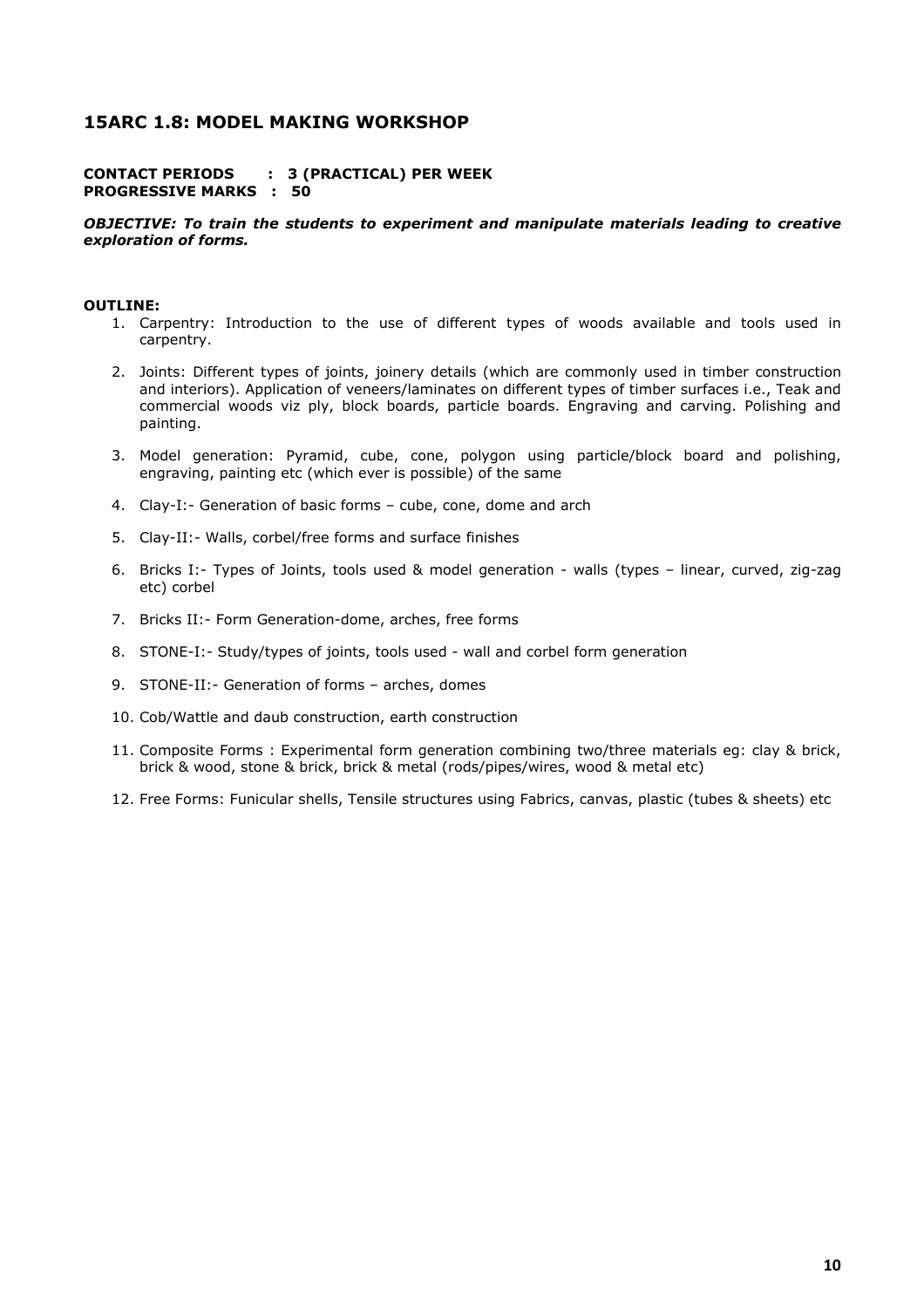# **15ARC 2.1 – ARCHITECTURAL DESIGN - II**

# **CONTACT PERIODS : 9 (STUDIO) PER WEEK TERM WORK MARKS: 200**

#### **PROGRESSIVE MARKS : 100**

*OBJECTIVE: To expose the students to the grammar of creating architectural space and form, including the study of variables like light, movement, transformation, scale, structure & skin* 

#### **OUTLINE:**

Nature of Space; PLACE: A "boundary", a "center" and a "spirit" PATH: A "way" and a "goal" DOMAIN: A conglomeration of paths and goals that forms a "whole" with its own "identity"

Materials Eg. Masonry (brick & stone), Steel/Glass with cladding infill, exposed Concrete

Enclosure, Ambiguity, Transparency in Plan, Section and Elevation, with concept sketches and diagrams so that presentation is self-explanatory ex. 1:50 plans, sections, and elevations.

Emphasis on work in studio by hand drawing and study model with lift off roof.

#### The One Room House

Lecture cum discussion on the Poetics of Space like light, movement, transformation, scale, structure and skin (case study based): keywords for discussion: contemplative / severe / dramatic / minimalist / natural / organic / contemporary / traditional.

Understanding the role of physical (terrain, climate, materials, etc.) and cultural factors (open, closed, transition spaces) that inform architecture.

Projects shall be explored with the help of models and sketches.

 Any One Room enclosure could be taken to explore the implication of light, movement, transformation, scale, structure and skin.

Emphasis on freeing the expression of the poetic self, rather than on meeting external standards, and student development of self-explanatory presentations

Case study assignment (done in groups of four students per group): One from library/internet research and one from actual experience.

Project presented in the form of a portfolio.

Emphasis on studio work/participation and Hand drawings.

Formulate a process of testing the various elements of space making learnt earlier in the semester through a project on an actual site. The project examples could be: A House for myself, Guest House, Farm house, Villa, Container house, Courtyard house, Tree house, etc.

#### *Note:*

The portfolio cov*ering all the assignments shall be presented for term work.* 

#### **References:**

- 1. Time Saver Standards for Architectural Design Data" by John Hanock
- 2. Architectural Graphic Standards" by Ramsay and Sleeper
- 3. Indian Anthropometric Dimensions for Ergonomic Design Practice by Debkumar Chakrabarti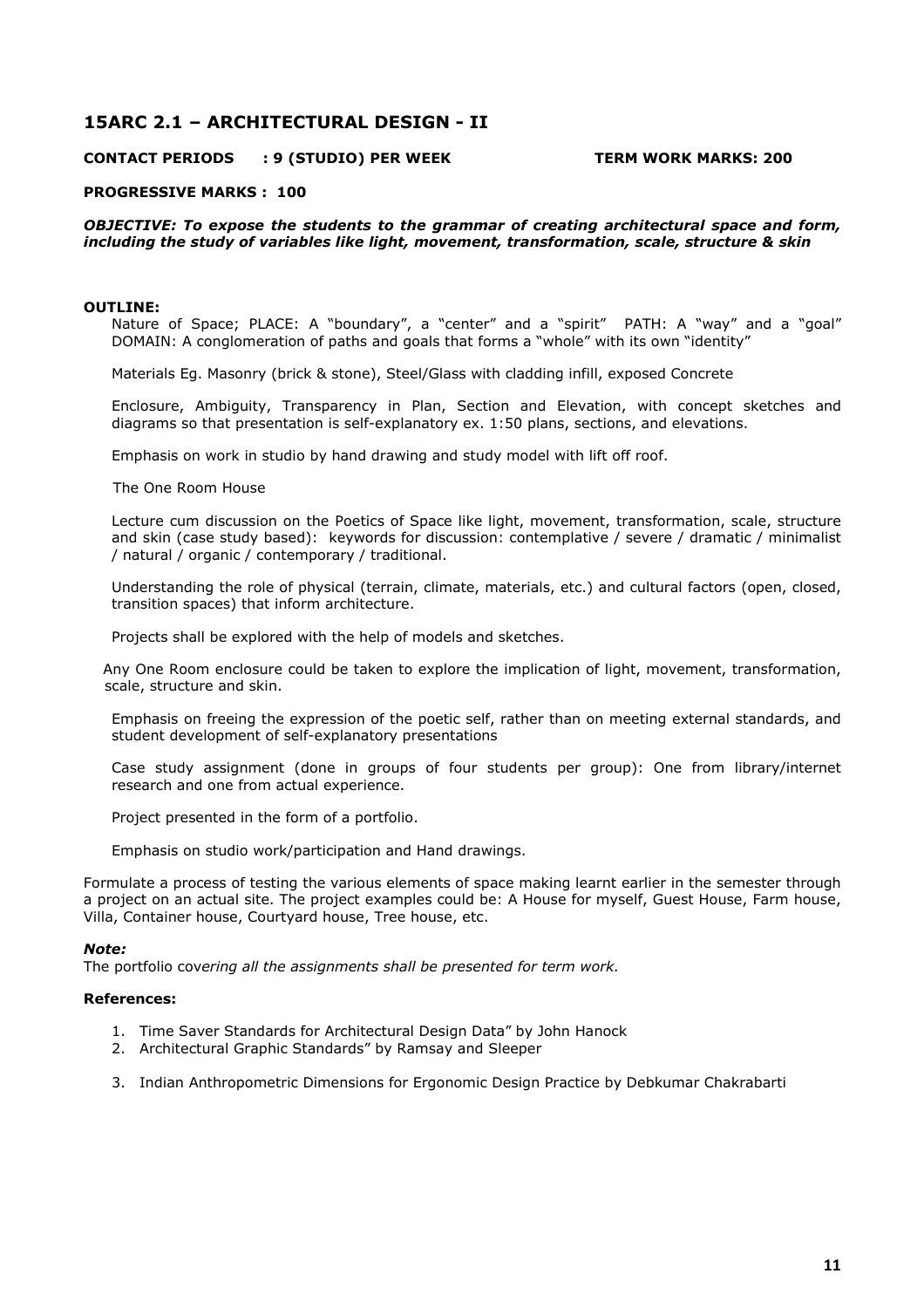# **15ARC 2.2: MATERIALS AND METHODS IN BUILDING CONSTRUCTION-II**

**CONTACT PERIODS : 6 Hours (1 hr Lecture+ 5 hrs Studio ) Per Week** 

**PROGRESSIVE MARKS : 50 DURATION OF EXAM : 4HRS THEORY MARKS : 100** 

*OBJECTIVE: To introduce Building materials especially RCC and building elements, and their intrinsic relationship to basic Building systems, which includes roofing for medium spans, Concrete columns, Concrete foundations and staircases.* 

# **OUTLINE:**

## **MODULE: 1**

1) **Introduction to Timber :** Timber, various parts, their purposes and method of construction. Use of tiling for roofing.

2) **Timber Roof** – Lean to roof, Collared Roof, King post roof, Queen Post Roof; Detailed Drawing of one roof system

3) **Introduction to Steel Roof** – Steel trussed roof, their purposes and method of construction. Use of GI sheets and aluminum sheets for roofing.

# **MODULE: 2**

4) **Introduction to Cement and Steel as a Building material**: Cement – Types of cement, their applications, laboratory and field tests. Properties and architectural uses of reinforced steel. Reinforced Cement Concrete as a building material: Concrete Ingredients, grades of concrete, admixtures, properties of concrete, production of concrete, mix, proportioning (Site visit to a Ready-mix concrete (RMC) batching plant)

### **MODULE: 3**

5) **Reinforced Cement Concrete as a building material**: Form work, placing, and compaction, curing of concrete, sampling and testing of concrete. Construction joints, expansion joints, finishes in concrete, chemical admixtures. (Site visit to concreting construction site)

6) **RCC** Foundations (Isolated footing) and Columns (Square and Round) Raft foundations, Grillage foundations and combined footing.

## **MODULE: 4**

7) **Introduction to Staircase**: Anthropometry of stairs, types of Staircases and construction methods of staircase in – Masonry, timber, RCC, Steel and Composite.

8) **Timber Stairs**: Single and Double Stringer stairs: Means and methods of Construction

9) **RCC Stairs**: Waist slab, folded plate, Stringer stairs, precast stairs: Means and methods of Construction.

## **MODULE: 5**

10) **Steel Stairs**: Stringer stairs, Folded Type, Spiral stairs, Fire escape stairs: Means and methods of Construction

11) **Composite Stairs**: Brick/stone, Steel/Timber, Concrete/wood, steel/ glass: Means and methods of **Construction** 

**Note:** Minimum one plate on each topic, site visits to be arranged by studio teacher. All the plates on construction and portfolio on material application shall be presented for progressive marks.

*REFERENCE: 1) "Building Construction" by W.B. Mackay 2) "Construction Technology" by Chudley 3) "Construction of Buildings" by Barry*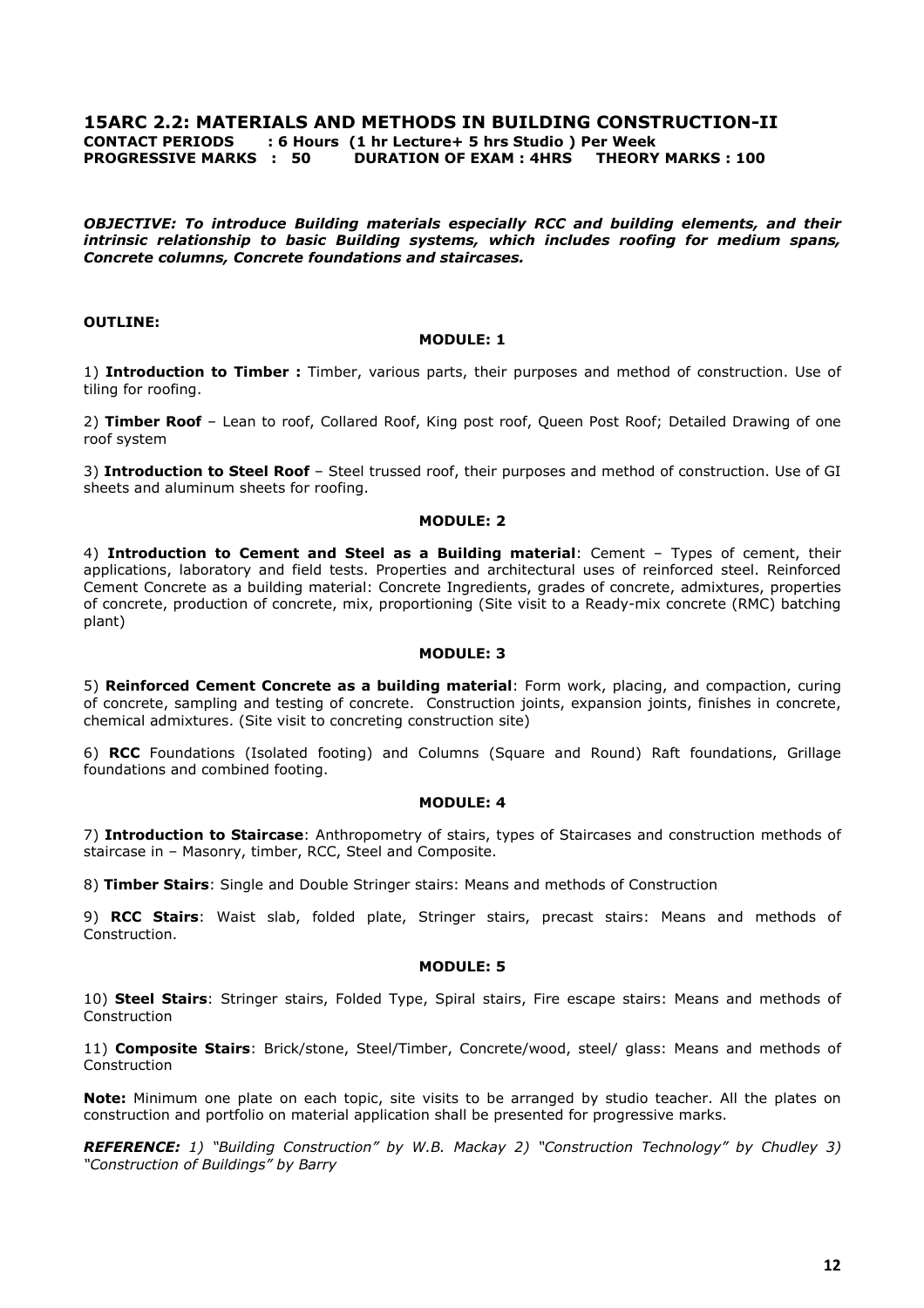# **15ARC 2.3: ARCHITECTURAL GRAPHICS-II**

#### **CONTACT PERIODS : 4 (STUDIO) PER WEEK PROGRESSIVE MARKS : 50 TERM WORK MARKS : 100**

#### *OBJECTIVE: Development of visual representation and conceptual communication in the field of spatial design through 3D drawing techniques with applicable renderings that include shades and shadows.*

# *OUTLINE:*

- **1. 3D Projections:** 3D representation in exploded axonometric projection of built elements and built forms.
- **2. Development of surfaces:** Advanced topics with application to built forms, Suggested examples: Domes, curved roofs, etc.
- **3. Section of solids, true shapes of sections**
- **4. Inter-penetration of geometric solids:** Combination of different forms. examples: Cylinder with cube or regular polygons, dome with a cube, etc.
- **5. Perspective drawings:** History of perspective drawings with examples from international and Indian context. Principles of perspective drawings and examples of the visual effects of three dimensional objects when seen in perspective.
- **6. Studies in perspective drawing:** Picture plane, station point, vanishing point, eye level, ground level, their variation and their resultant effects. Examples of simple geometric objects.
- **7. One-point perspective drawings:** Perspective drawings of simple built form with simple built elements –Suggested example: Interior view of a single room and built elements in incremental steps. Technical steps with the object falling within the cone of vision, object going out of the cone of vision, and objects and elements closer. Analysis of the differences with previous technical images.

Perspective drawings of everyday objects like chair and table without many design features. Generate multiple perspective drawings by altering the VP and PP, and by keeping SP fixed for the same examples.

**8. 2-point perspective drawings:** Perspective drawings of simple geometrical objects and their combinations. Examples: Perspective drawings of built forms with built elements

Perspective drawings of simple everyday objects. Generate multiple views of the same objects. **9. Principles of shade and shadows: P**rinciples of drawing shade and shadow

Exercises exploring the principles of drawing shade and shadow in perspective drawings – drafting shade and shadows to examples from the perspective drawings.

**10. Free-hand perspectives:** Exercises in free-hand techniques for generating perspective drawings with multiple views on site with simple rendering. Introduce simple street elements and simple trees for the buildings generated in the perspective drawing classes.

- 1. *Geometrical Drawing for Arts Students* by IH Morris
- 2. *Perspective* by SH Mullik
- 3. *Architectural Graphics* by D.K Ching
- 4. *Rendering with pen and ink* by Robert Gill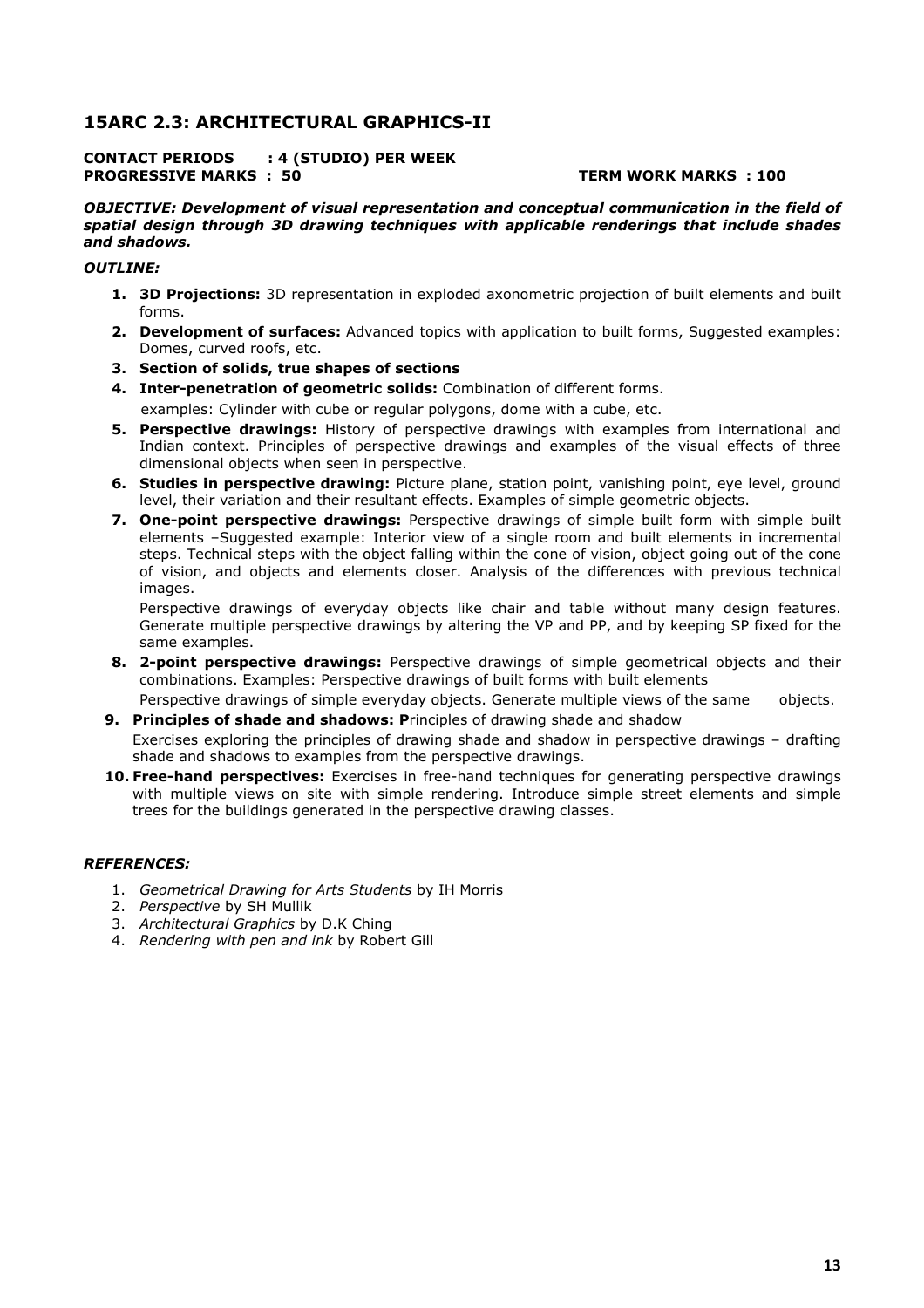# **15ARC 2.4: HISTORY OF ARCHITECTURE-II**

# **CONTACT PERIODS : 4 (LECTURE) PER WEEK** **PROGRESSIVE MARKS : 50 DURATION OF EXAM : 3 HRS THEORY MARKS : 100**

#### *OBJECTIVE: To provide an understanding of the evolution of Hindu Architecture in India in its various stylistic modes, characterized by technology, ornamentation and planning practices*

## **OUTLINE:**

#### **MODULE: 1**

- 1. **Introduction to Classical (Buddhist)**: Mahayana phase, stupa and rock cut cave Architecture
- 2. **Buddhist Examples:** Study of principles of design of buildings through study of three kinds of Architecture: a) Monumental; Great Stupa at Sanchi, Chaitya at Karli, Viharas at Ajanta, and Toranas at Sanchi b) Domestic (Built to inhabit) and c) Civic space
- 3. **Introduction to Jain Architecture:** Study of principles of design of buildings through study of three kinds of Architecture: a) Monumental; b) Domestic (Built to inhabit) and c) Civic space.  **MODULE: 2**
- 4. **Evolution of Hindu temple**: Indo Aryan and Dravidian Early temples at Udaigiri, Tigawa and Sanchi.
- 5. **Evolution of Hindu temple**: Dravidian Experiments at Aihole (Durga temple and LadKhan temple), Deogarh, Bhitargaon and Badami.
- 6. **Beginnings of Dravidian architecture:** Pallavas, rathas at Mamallapuram, Shore temple, Kailsanatha and Vaikuntaperumal temples at Kancheepuram.

#### **MODULE: 3**

- 7. **The Cholas contribution:** Study of principles of design of buildings through study of three kinds of Architecture: a) Monumental; Brihadeshwara temple at Thanjavur and Gangaikonda Cholapuram b) Domestic (Built to inhabit) and c) Civic space;
- 8. **The Pandyan & Madurai Dynasties contribution:** Study of principles of design of buildings through study of three kinds of Architecture: a) Monumental; Gopurams Madurai (Meenakshi temple) and Srirangam. b) Domestic (Built to inhabit) and c) Civic space;

## **MODULE: 4**

- 9. **The Hoysala contribution:** Study of principles of design of buildings through study of three kinds of Architecture: a) Monumental; Eg: Channakesava temple, Belur, Hoysalesvara temple, Halebid, Kesava temple, Somnathpur b) Domestic (Built to inhabit) and c) Civic space;
- 10. **Indo Aryan Mode**: the beginnings in Orissa the Lingaraja at Bhubaneshwar.

## **MODULE: 5**

- 11. **Hindu architecture at Rajputana & Khajuraho group:** (Temple of Surya, Orisa, Marwar) and Gujarat (Temple of Surya, Modhera). The Khajuraho group: Khandariya Mahadev, Jain temples – Chaumukh temple at Ranpur
- 12. **Later Dravidian period:** the Vijayanagar and– Noted temples at Hampi (Vitthala temple and Hazara Rama temple),

NOTE: Site visit and documentation of a Temple may be made for part assessment of the progressive marks.

- 1) "Indian Architecture, Buddhist and Hindu Period" by Brown, Percy
- 2) "Architecture of India Buddhist and Hindu" by Grover Satish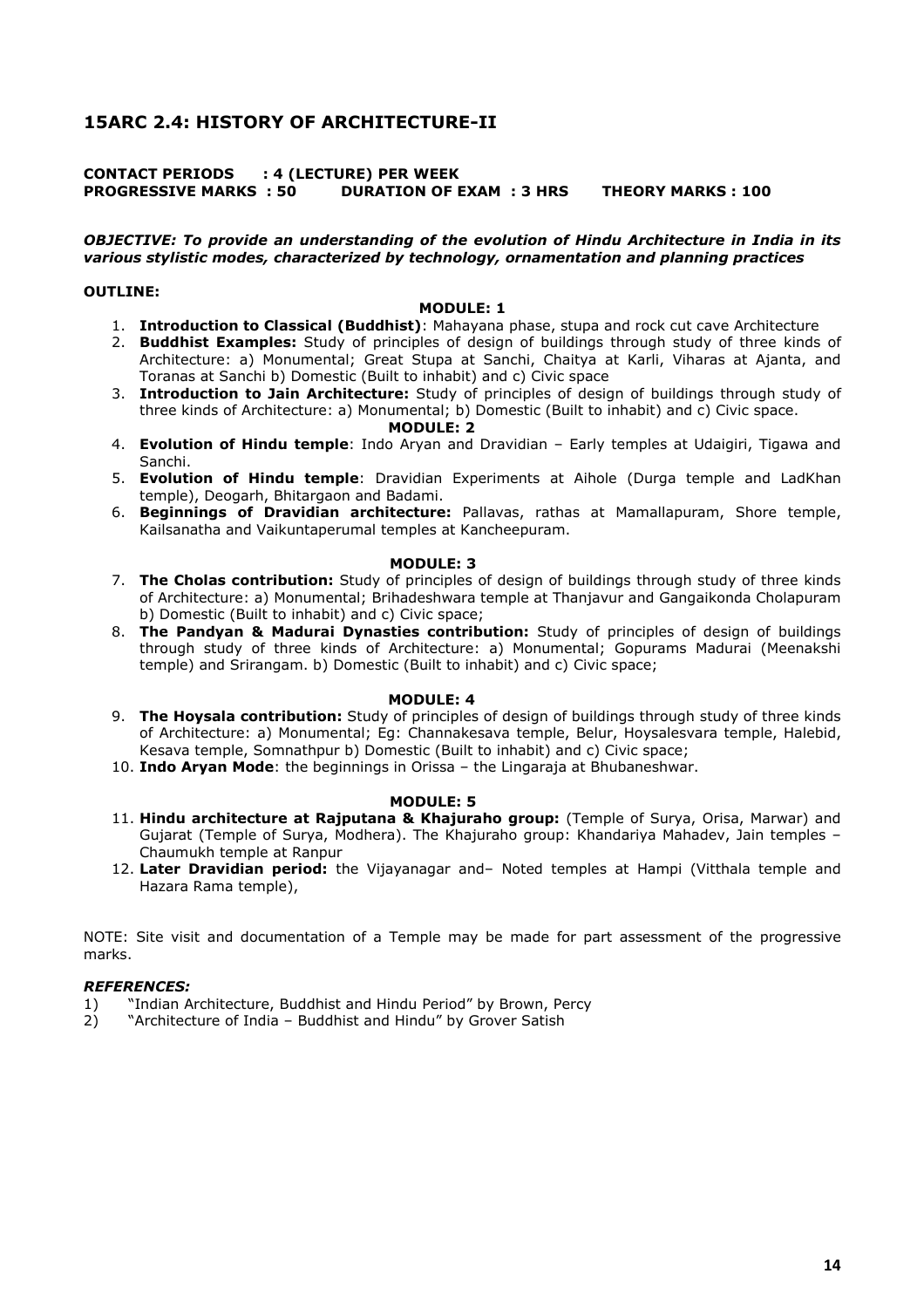# **15ENG 2.5: BUILDING STRUCTURES II**

# **CONTACT PERIODS : 3 (LECTURE) PER WEEK PROGRESSIVE MARKS : 50 DURATION OF EXAM : 3 HRS THEORY MARKS : 100**

# *OBJECTIVE: Introduction to transmissibility of forces & reactions and to basic structural system of beams and columns.*

# **OUTLINE:**

#### **Module 1**

- 1) **Geometric properties:** Centroid, Centroidal axes and Moments of Inertia for regular sections by Parallel Axis Theorem.
- 2) **Beams and support reactions:** Beams and supporting conditions Types of supports Implications for computational and structural performance.
- 3) **Bending and Shear force in beams:** Method of balancing moments and free-body diagrams.

#### **Module 2**

- 4) **Bending Moment and Shear Force Diagrams:** Concept of Shear force and Bending Moment diagrams. BMD and SFD for simple beams subjected to loads. BMD and SFD for intermediate beams 2span, 3span and 4span beams (bending moment diagrams to be provided).
- 5) **Bending and Shear Stress in beams:** Theory of simple bending Concept of bending and shear stress distribution at a cross section due to bending moment and shear for Rectangular, I and T sections.

#### **Module 3**

- 6) **General formula:** Moment of Inertia, Section Modulus, Bending and Shear Stress.
- 7) **Deflection:** Determination of deflection for simply supported, fixed, continuous and Cantilever beams subjected to loads using standard formulas.

#### **Module 4**

- 8) **Columns and Struts:** Introduction to Short and long columns.
- 9) **Theory of Columns:** Buckling; effective length, critical load, slenderness ratio; Euler formula; "Kern" and rule of inner third.

# **Module 5**

- 10) **Steel Columns:** Axial stress and combined axial and bending stress design and analysis of steel columns.
- 11) **RCC columns:** Definition of short column as per IS 456 and design of short RCC columns (composite action, load taken by steel and load taken by concrete respectively).

#### *REFERENCES:*

- 1) STRUCTURES Martin Bechthold, Daniel L Schodek, and PHI Learning Private limited, Sixth Edition
- 2) Structure in Architecture, the building of buildings, by Mario Salvadori

3) Structure and Design, by G. G. Schierle

- 4) Strength of Materials R K Bansal, Laxmi Publications, New Delhi,  $3^{rd}$  ed'
- 5) Applied Mechanics & Strength of Materials I B Prasad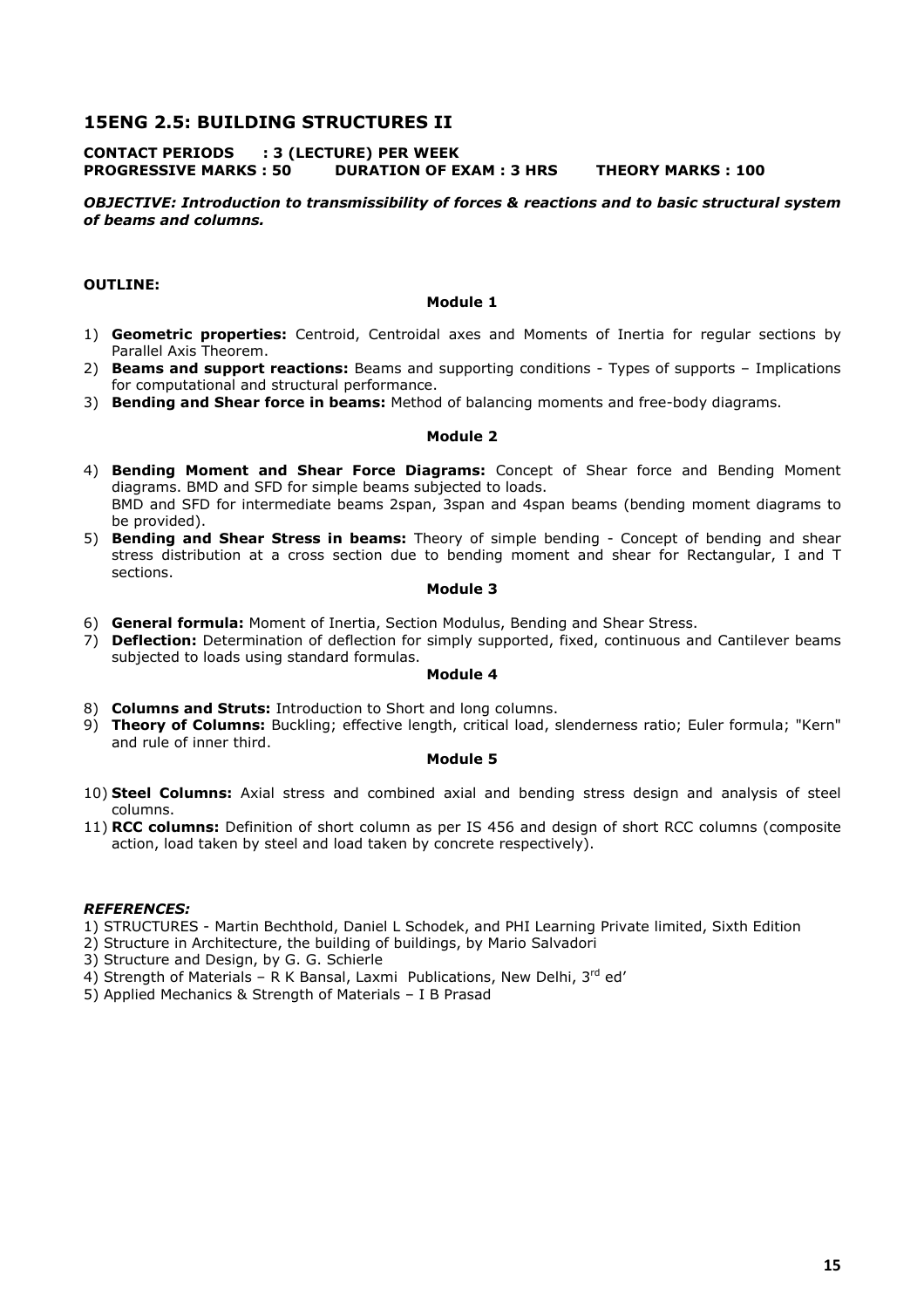# **15ARC 2.6 –THEORY OF ARCHITECTURE-I**

# **CONTACT PERIODS : 3 (LECTURE) PER WEEK PROGRESSIVE MARKS : 50 DURATION OF EXAM : 3 HRS THEORY MARKS : 100**

# *OBJECTIVE: To acquaint the students with the basic aesthetic principles involved in architectural design and the grammar of architectural aesthetics.*

# **OUTLINE:**

# **MODULE 1**

- **1. Definition of Art and role of Art in Society:** Role and meaning of art, various types of arts fine arts, performing arts, commercial arts, industrial arts, folk arts, abstract art, visual arts, spatial arts, temporal arts, pop art etc., relationship of architecture with other arts like Painting and Sculpture.
- **2. Principles of Aesthetics and Architectural Composition -1** Unity, Balance, Proportion, Scale in Architectural composition. Illustrations and its application to the practice of design with historical as well as contemporary buildings:

#### **MODULE 2**

- **1. Principles of Aesthetics and Architectural Composition -2:** Contrast, harmony, accentuation, restraint in Architectural composition. Illustrations and its application to the practice of design in historical as well as contemporary building.
- **2. Principles of Aesthetics and Architectural Composition -3:** Repose, vitality, strength in Architectural composition. Illustrations and its application to the practice of design in historical as well as contemporary building.

#### **MODULE 3**

- **3. Organizing principles of Aesthetics and Architectural Composition -1:** Symmetry, asymmetry, hierarchy, datum, axis, rhythm in Aesthetics and Architectural Composition and its application to the practice of design.
- **4. Spatial organizations of Masses in Architecture -1:** Centralized and clustered; Illustrations of centralized and clustered massing in spatial organizations of masses in Architecture and its application to the practice of design with both historical as well as contemporary buildings.

## **MODULE 4**

- **5. Spatial organizations of Masses in Architecture -2:** linear, radial, grid organization. Illustrations of linear, radial, grid organization in spatial organizations of masses in Architecture and its application to the practice of design with both historical as well as contemporary buildings.
- **6. Ornamentation in Architecture:** Historical perspective of the use of ornament in buildings and use of ornament as a decoration to embellish parts of a building. Use and need of ornament in architectural design – different types of ornamentation in buildings.
- **7. Ornamentation in Architecture Criticism**–Argument against ornamentation. Ideas of architect Adolf Loos (Ornament and Crime); Ornaments as economically inefficient and morally degenerate, reduction of ornament or lack of decoration as the sign of an advanced society.

## **MODULE 5**

- **8. Materials, Materiality and Tectonics:** Aesthetic and structural potentials in Architecture of materials like brick, timber, stone, concrete, glass.
- 9. Style in Architecture: Basis for classification of styles including chronology of styles arrangement according to order that changes over time. Evolution of styles; reflecting the emergence of new ideas as reaction to earlier styles as a result of changing of fashions, beliefs, technology etc.
- **10. Perceptions in Architecture:** Experience of architecture in basic psychological and physiological terms. Way in which human minds and bodies respond to space, light, texture, color, and other architectural elements.

- 1. Form, Space and Order" by Francis DK Ching
- 2. Design Fundamentals in Architecture" by Parmar VS
- 3. Theory of Architecture by Paul Alan Johnson
- 4. Creating Architectural Theory by John Lang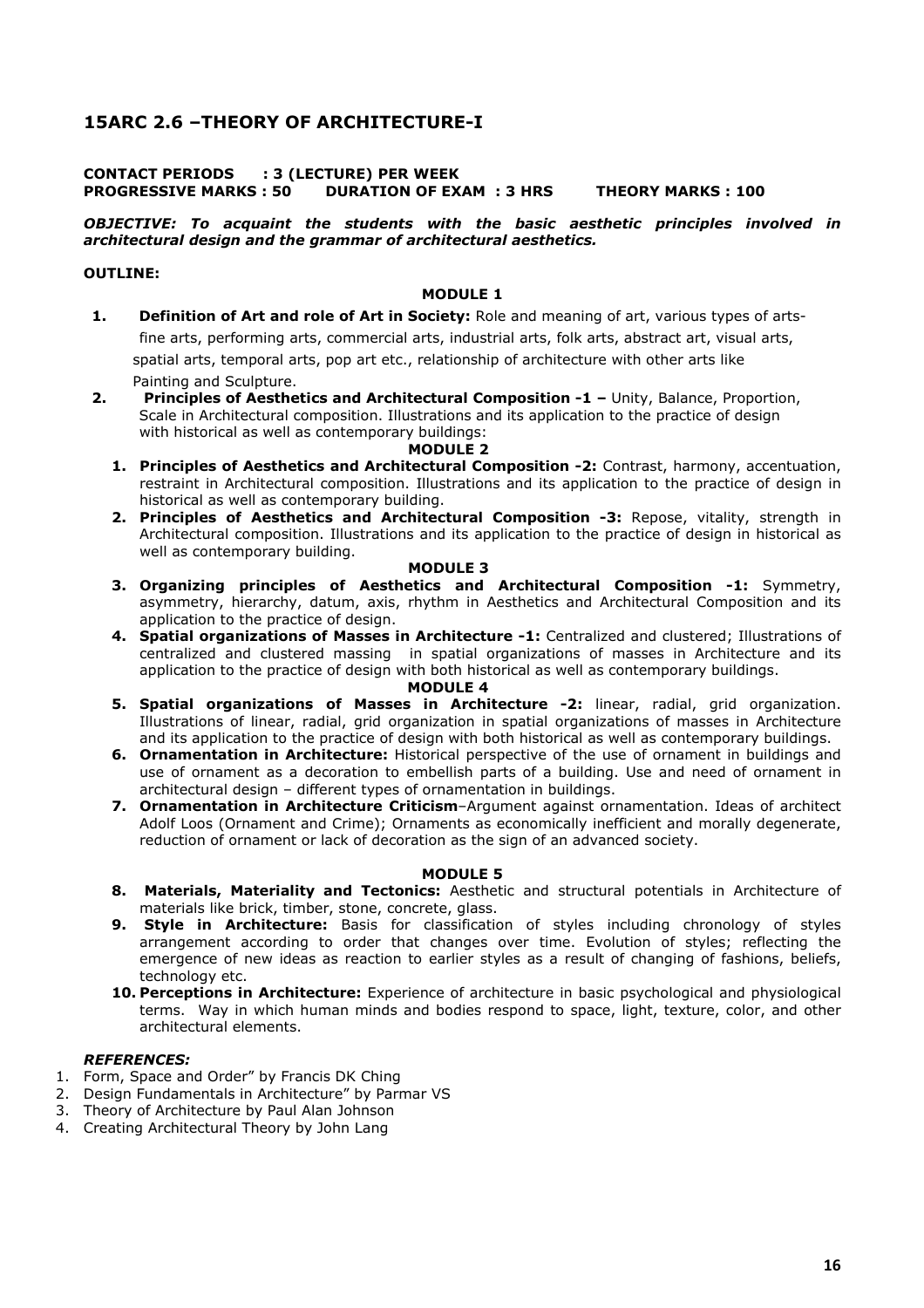# **15ENG 2.7: SITE SURVEYING & ANALYSIS**

## **CONTACT PERIODS : 4 (2 LECTURE + 2 PRACTICAL) PER WEEK**

**PROGRESSIVE MARKS :50 DURATION OF EXAM : 3HRS THEORY MARKS : 100** 

*OBJECTIVE: To develop the knowledge and skills related to surveying and levelling principles and practice and carrying out surveys of land of medium complexity and preparation of survey plans.* 

#### **OUTLINE**

#### **MODULE 1**

- 1) **Introduction to Surveying** Definition, classification, principles of surveying, character of work, shrunk scale.
- 2) **Survey Theory-1:** Chain Survey: Instruments used, Types of chain, Instruments for ranging.  **MODULE 2**
- 3) **Survey Theory-2:** Chain Survey: Setting out angles, erecting perpendiculars. Plane table survey – Plane table and accessories.
- 4) **Survey Theory-3:** Introduction to Levelling; Definition, classification, booking and reduction of levels, longer levelling, errors.

#### **MODULE 3**

- 5) **Contouring**: Characteristics of contours, direct and indirect methods of contouring, interpolation, and uses of contours.
- 6) **Introduction to contemporary survey Instruments (Theodolite and Total station)**: Theodolite; instrument for measuring angles in the horizontal and vertical planes. Total station; electronic theodolite integrated with an electronic distance measurement to measure slope distances.

#### **MODULE 4**

- 7) **Observations of a Site (Up to 1 acre):** Survey without instruments using geometry and one's own body. To learn to read the terrain by intuition and by measure, including photography as a surveying method.
- 8) **Analysis of a Site (Up to 1 acre)**: On site factors; Analysis of natural factors, topography, hydrology, soils, landforms, vegetation, climate, microclimate.; influence of water bodies

# **MODULE 5**

- 9) **Studying survey drawings:** Learning to read a land survey drawing; type of land survey drawing, Scale and North direction in drawing, legend or list of the symbols used on drawings, counter indications on a drawing, grid references for measurements etc.
- 10) **Field Work-1**: Setting out works such as center lines of a building(working drawings of a small residence to be provided)

- 1) Surveying Vol I by DR PC Punmia
- 2) Surveying and Levelling (Part-1) by Kanetkar TP and Kulkarni SV